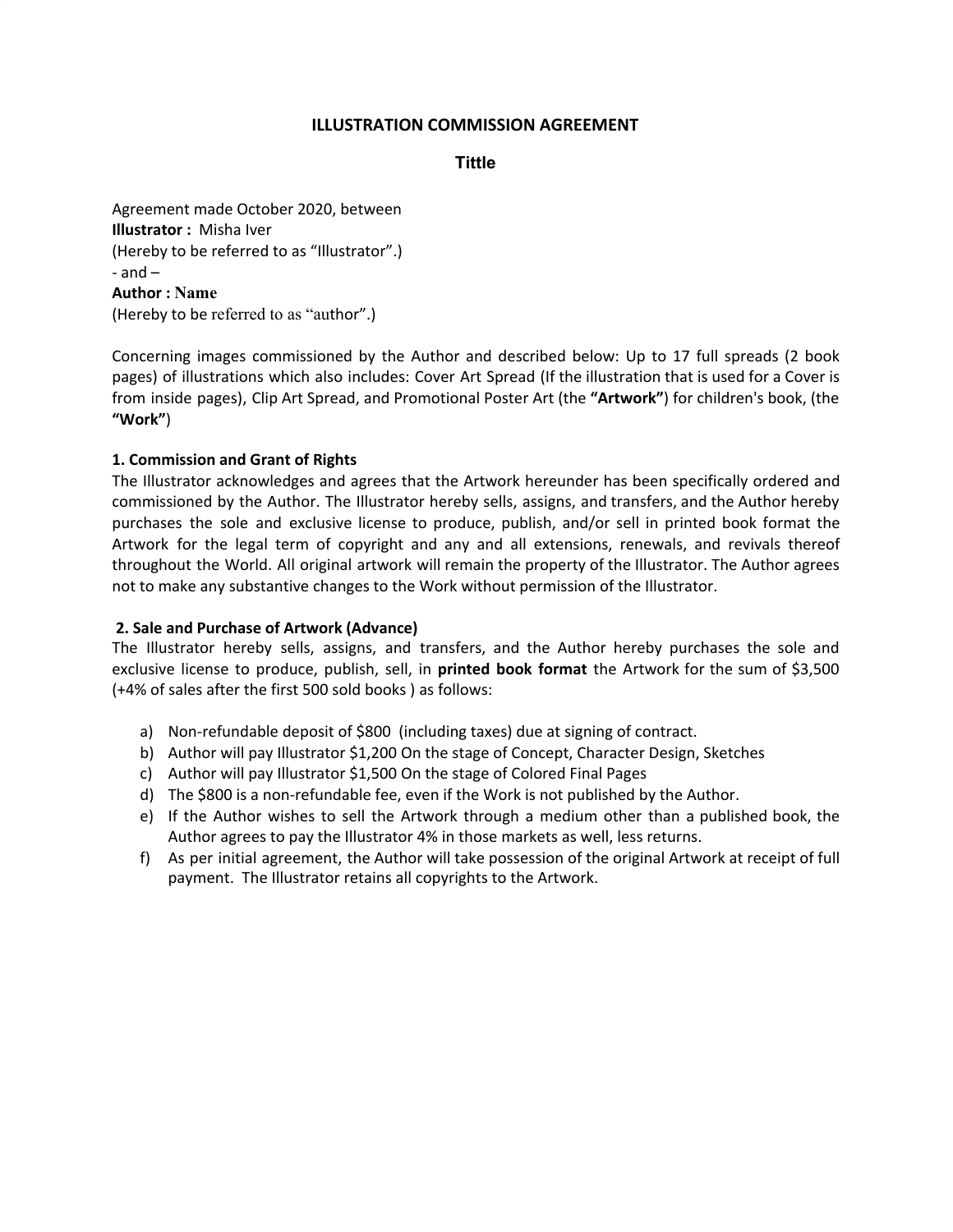## **3. Royalties**

4% royalties for the sale of books would apply. Subject to the exceptions hereinafter mentioned and so long as copyright protection subsists in the Work, the Illustrator shall be entitled to the following royalties from the sale of the published Work, less returns:

a) **Hardcover and Paperback Editions:** The Author shall pay the Illustrator, subject to the exceptions hereinafter mentioned, the following royalties from sales of the published work: \*\*Four percent (4%) of the net amount received by the Author when sold.

**b) Export:** With respect to copies of hardcover or softcover editions of the Work sold by the Author for resale outside of North America, a royalty equal to four per cent (4%) of the net amount.

**c) Non-Book Trade Sales:** On bulk sales of a special edition bearing the imprint of a third party for promotional purposes, or for sale outside the traditional book trade, a royalty of four per cent (4%) of the net amount received by the Author.

**d) Free Copies / Copies at or below Cost : No royalties** shall be payable for copies given away for promotion (as in Kickstarter incentives), or for any copies sold at cost price or below. For editions printed in other languages, royalties will be the same as those applied to the English edition. All royalties will be paid in U.S. American dollars. When the Author receives monies from sales made in currencies other than U.S. American dollars, the royalties shall be paid in U.S. American funds and the amount paid will be calculated at the conversion rate on the day the funds.

Commencing on the Author's date of initial publication of the Work, the Author shall provide the Illustrator with annual statements of regular sales of the Work for each 12-month period ending December 31 of each year. Statements shall be mailed or emailed out no later than 30 days after the end of each 12-month period. A royalty check in the amount owed shall follow such statements no later than ninety-(90) days after the statement date. If the royalties due are less than \$25.00, the Author may defer the payment of royalties until such statement indicates the sum of \$25.00 or more to be due.

## **4. Project Schedule and Delivery Dates**

All Artwork should be delivered to the author in requested formats in high quality, not less than 300 dpi for print, and 72 dpi for the screen. By 00/00/0000

The illustrator will deliver the Artwork as a 1-layer file.

The only exception will be made for text.

#### **5. Illustrator's Copies**

The Author shall furnish the Illustrator with five (5) free copies of the Work upon publication. The Author shall send the Illustrator two free copies of any sub-licensed or foreign edition of the Work.

#### **6. Copyright**

The copyright for the Artwork shall belong to the Illustrator.

The copyright in the text shall belong to the Author.

The Author agrees to print a copyright notice in each copy of the Work as required to obtain protection under the Universal Copyright Convention.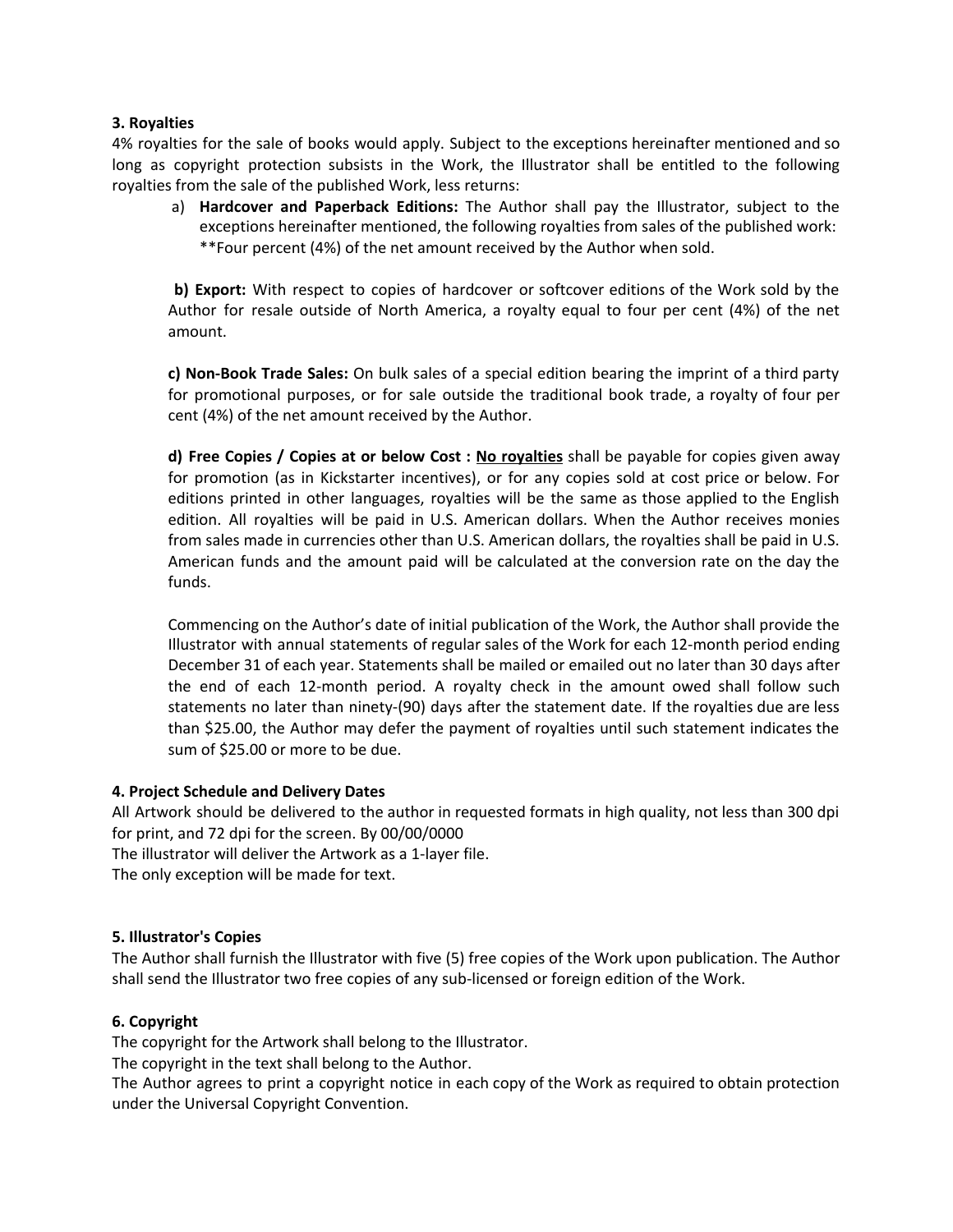### **7. Credit**

(a)The Illustrator's name shall be printed on the front cover, title page and with biography and optional photograph on the back cover. The Author shall use their best endeavors to ensure that the Illustrator is given full acknowledgement in any edition of the Work sublicensed by the Author to a third party.

(b)The Illustrator shall ensure that any exhibition of the Artwork shall make full acknowledgement to the Work, to the Author, and to the Publisher.

### **8. Promotion**

The Illustrator shall permit the Author **free of charge** to use the Artwork to promote the Work in catalogues, advertisements and other promotional material.

The Illustrator has the right to use the Artwork for self-promotional purposes.

### **9. Failure to Deliver**

If the Illustrator fails to make delivery of the Artwork on the dates specified in Section 4, or if the Artwork delivered is not satisfactory to the Author, the Author may, at his/her option, at any time thereafter, without prejudice to his/her other rights and remedies, do one or more of the following:

(a) Terminate this Agreement by giving written notice, in which event the Author agrees to pay the Illustrator a Cancellation fee (see Section 10);

(b) Request the Illustrator to work cooperatively with the Author to make the Artwork satisfactory to the Author within a period to be fixed by the Author, in which event the Illustrator shall use his/her best efforts to do so. If the Illustrator fails to deliver the Artwork satisfactory to the Author in accordance with subparagraph (b), the Author may terminate this Agreement as provided in subparagraph (a).

#### **10. Cancellation**

Should the Author for any reason cancel publication they shall pay to the Illustrator a cancellation fee to be agreed and proportional to the degree of completion which will be determined by monetary delivery dates as specified in paragraph 2 and sub-paragraph (b) above.

The Author shall have no rights in any Artwork so cancelled.

#### **11. Warranty**

The Illustrator represents and warrants that:

(a) the Illustrator has full power to make this Agreement;

(b) the Illustrator is the sole creator of the Artwork and is the owner of the rights herein granted;

(c) the Artwork is original and has not been previously published;

(d) the Artwork does not contain any obscene, libelous or defamatory matter; and

(e) the Artwork is in no way a violation or an infringement of any existing copyright or license.

## **12. Competitive Works**

The Illustrator shall not, without the written permission of the Author, publish or authorize the publication of any children's book based on material in the Work, or of a nature such that it is likely to compete with the Work.